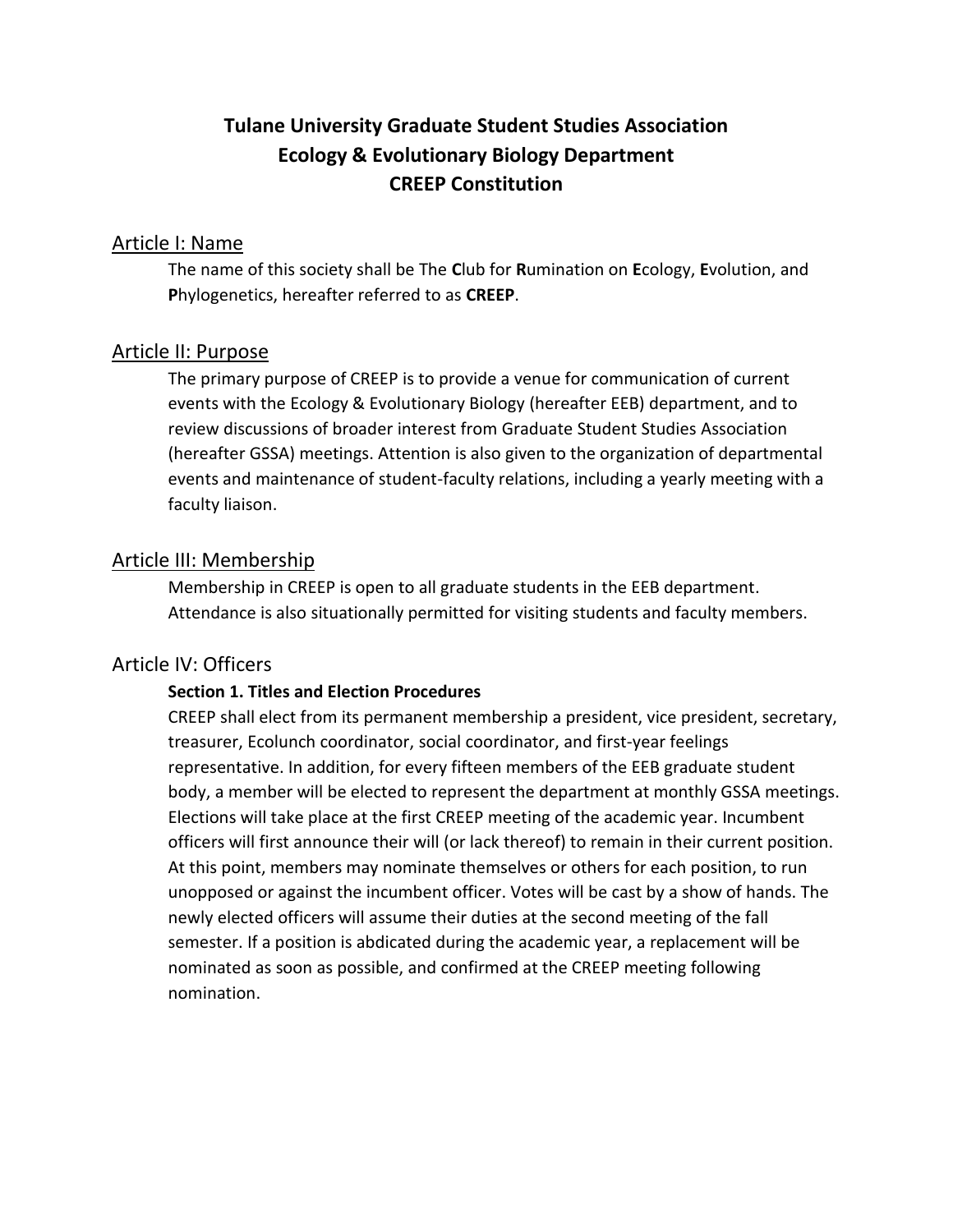#### **Section 2. Officer Duties**

- A. President
	- i. Coordinate and oversee all CREEP meetings, including room reservation, procurement of food, and announcement of meetings to all members.
	- ii. Bring attention to issues relevant to the general membership, complementary to those announced by the GSSA representatives.
	- iii. Act as primary contact to the EEB faculty liaison, and arrange for a yearly meeting between CREEP and this faculty member to discuss issues raised by the CREEP membership.
	- iv. Maintain an up-to-date CREEP constitution.
- B. Vice President
	- i. Assist the president in coordination of CREEP meetings and social events, as necessary.
	- ii. Act as a channel of communication to the president and/or carry out the responsibilities of the president when needed.
- C. Secretary
	- i. Maintain a list of all CREEP members and contact information.
	- ii. Record attendance and minutes at each CREEP meeting, and promptly organize and distribute these minutes following the meeting's conclusion.
	- iii. Distribute announcements or other pertinent information as needed or requested by the president.
- D. Treasurer
	- i. Maintain CREEP funds, including a cash box and treasury spreadsheet tracking requests, spending, and reimbursement of GSSA-provided funds.
	- ii. This role may be filled by the CREEP President, a GSSA Representative, or delegated to a separate member.
- E. GSSA Representatives
	- i. Attend all monthly GSSA meetings and take notes to facilitate presentation of relevant information during CREEP meetings.
	- ii. Propose requests for CREEP funds at GSSA meetings, as prompted by the GSSA President.
	- iii. Arrange for proxy representatives to attend GSSA meetings when elected representative are unable to do so.
	- iv. Present information from GSSA at CREEP meetings, and forward GSSA emails of broad interest (e.g. social event announcements) to CREEP members.
- F. Ecolunch Coordinator
	- i. Work with EEB faculty to identify Fridays in which no other seminars are being held, and solicit Ecolunch presenters on those days.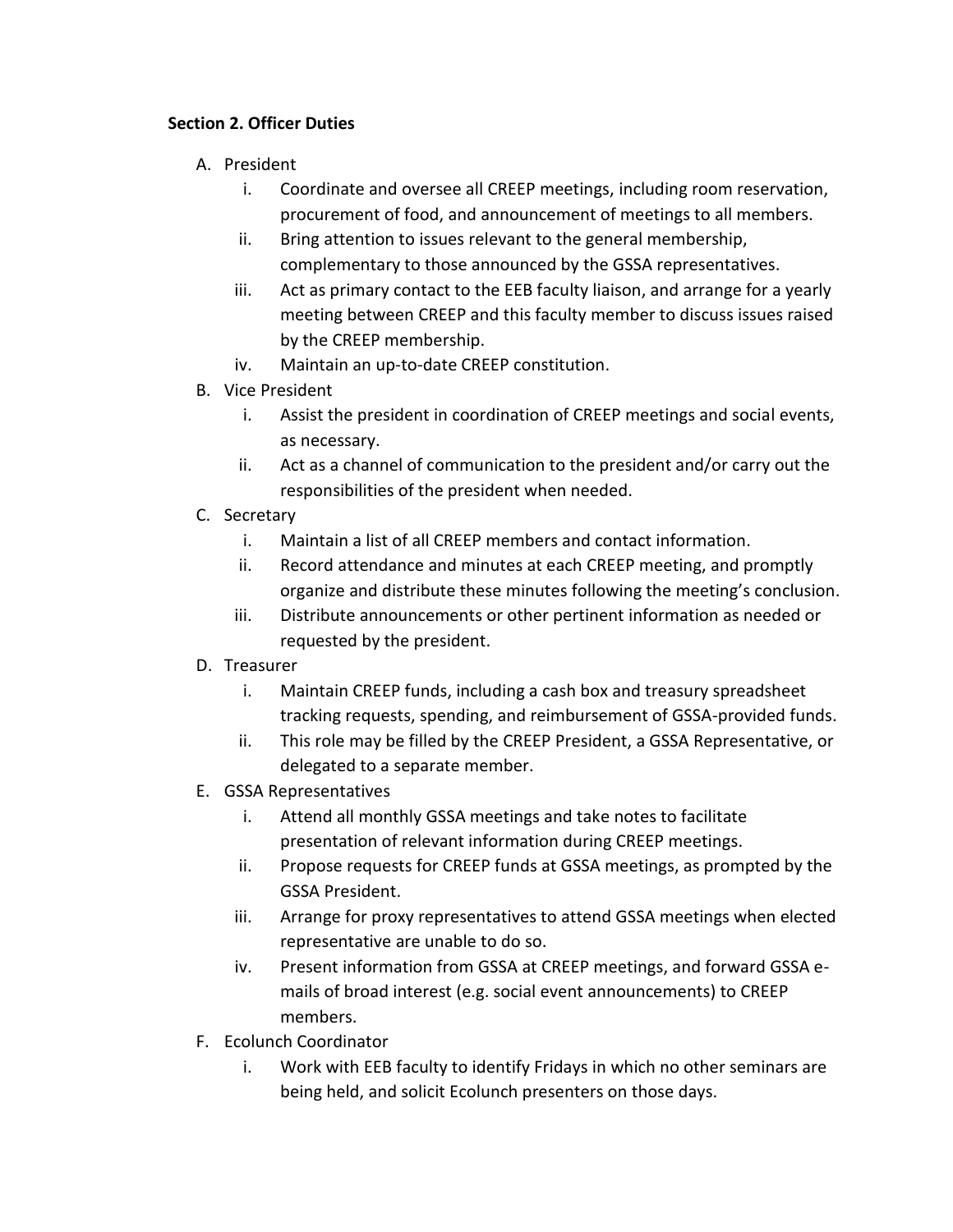- ii. Coordinate Ecolunch presentations, including funding requests to GSSA for snacks and refreshments, procuring these items, timely emails to the department advertising the presentations, and assisting the presenter with computer setup prior to the start of the meeting.
- G. Social Coordinator
	- i. Participate in the organization of CREEP social activities. While other members may host these activities, the coordinator shall be proactive in offering assistance and distributing information on events. In particular, weekly e-mails should be sent to inform the department of the occurrence and location of the traditional Friday social hour.
	- ii. Monitor refreshment and snack inventory for Friday social hours, and take steps to solicit contributions from the department as necessary.
- H. First-Year Feelings Representative
	- i. Maintain a general knowledge of morale among first-year graduate students in the EEB department.
	- ii. Communicate thoughts, questions, concerns, and other forms of expression relevant to new graduate students in the EEB department, in order to facilitate the transfer of departmental knowledge from more experienced members. These statements will typically occur at the conclusion of CREEP meetings.

# Article V: Meetings

CREEP shall meet no fewer than three times per semester, preferably once monthly within one week of the monthly GSSA meeting. The president is responsible for determining the time and place of the CREEP meeting, and should accommodate the preferences of the membership to the best of their abilities. Meetings will follow a general agenda of:

- 1) Serving of food
- 2) Presentation of GSSA meeting information by representatives
- 3) Discussion of upcoming departmental events, including funding requests to be made before the next GSSA meeting
- 4) Discussion of issues relevant to the broader EEB department, including matters to bring to the attention of the faculty liaison
- 5) Discussion of other events occurring at Tulane or in the city of New Orleans
- 6) Presentation of first-year feelings
- 7) Adjournment